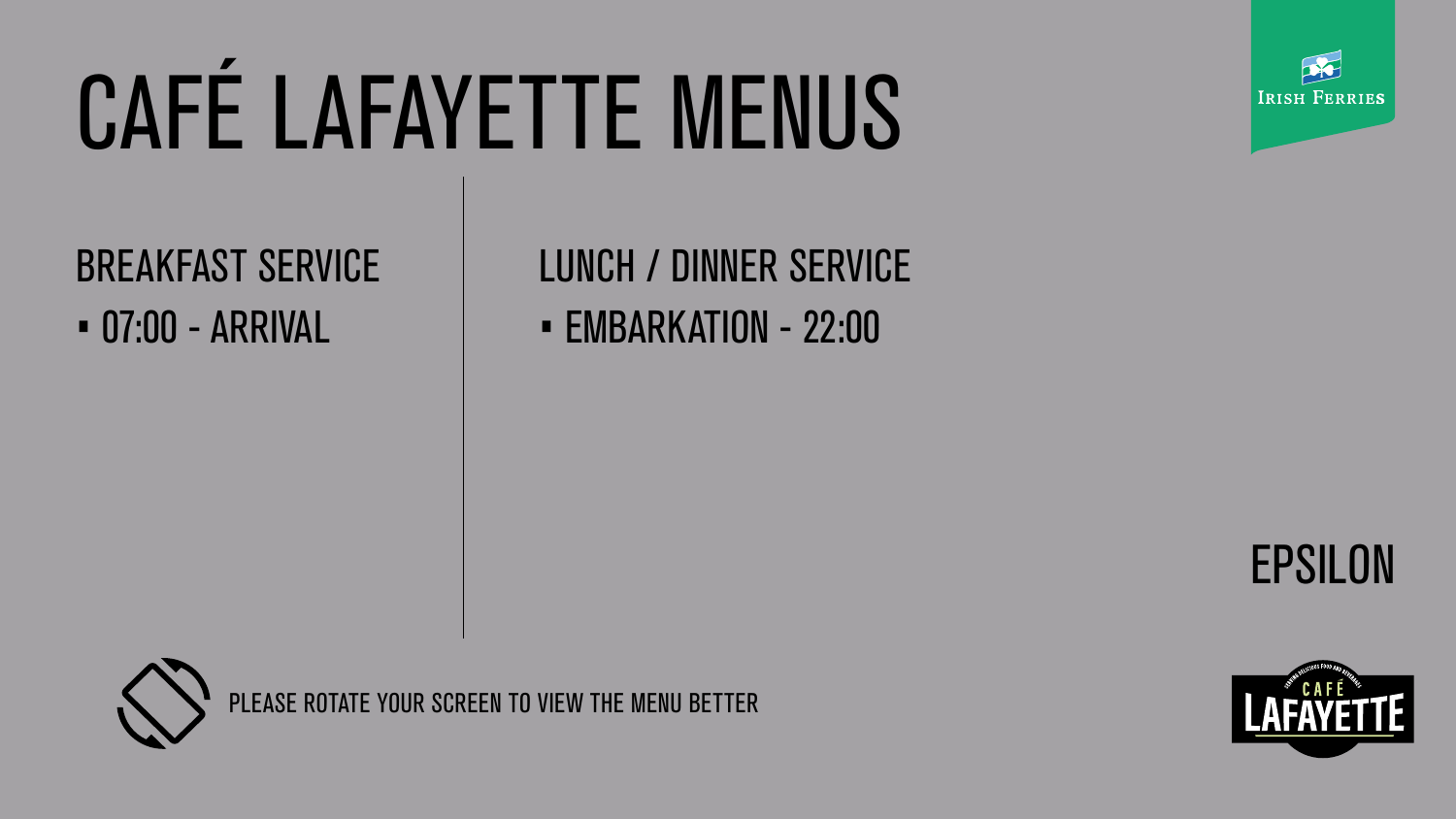| <b>HOMEMADE SCONE</b> |                                                             | €3.50 |
|-----------------------|-------------------------------------------------------------|-------|
|                       | Fruit scone, selection of preserves & butter, whipped cream |       |

| <b>BAKED MUFFIN</b><br>Blueberry, double chocolate chip, raspberry, vanilla, apple |                 |
|------------------------------------------------------------------------------------|-----------------|
| <b>BUTTER CROISSANT V</b>                                                          | $\epsilon$ 3.50 |
| DOUBLE DECKER / MARS / KITKAT/ TWIRL                                               | $\epsilon$ 1.95 |

| <b>GLUTEN FREE BAR</b> | €2.95 |
|------------------------|-------|
| <b>PERKIER BAR</b>     | €1.95 |

| <b>PRINGLES</b>                   | €2.00 |
|-----------------------------------|-------|
| <b>SALTED OR DRY ROASTED NUTS</b> | €1.50 |



### PANINI/CIABATTA SELECTION €7.75

### WALKERS, DORITOS CRISPS  $\epsilon$ 1.50  $(G_{\frac{3}{2}}F)$ O`DONNELLS CRISPS €1.50

Ham & cheese, Brie cheese & sundried tomatoes, chicken & Red onion relish, mozzarella & tomato with green pesto.

### DEEP FILLED FRENCH BLOOMER SANDWICH  $66.95$

Prepared daily using the finest local produce served on a selection of freshly baked bloomer bread

### $SALMON PLATE$   $\epsilon$ 8.95

(Selected sailings only)

# SNACKS



PLEASE ASK US FOR A FULL LIST OF ALLERGENS





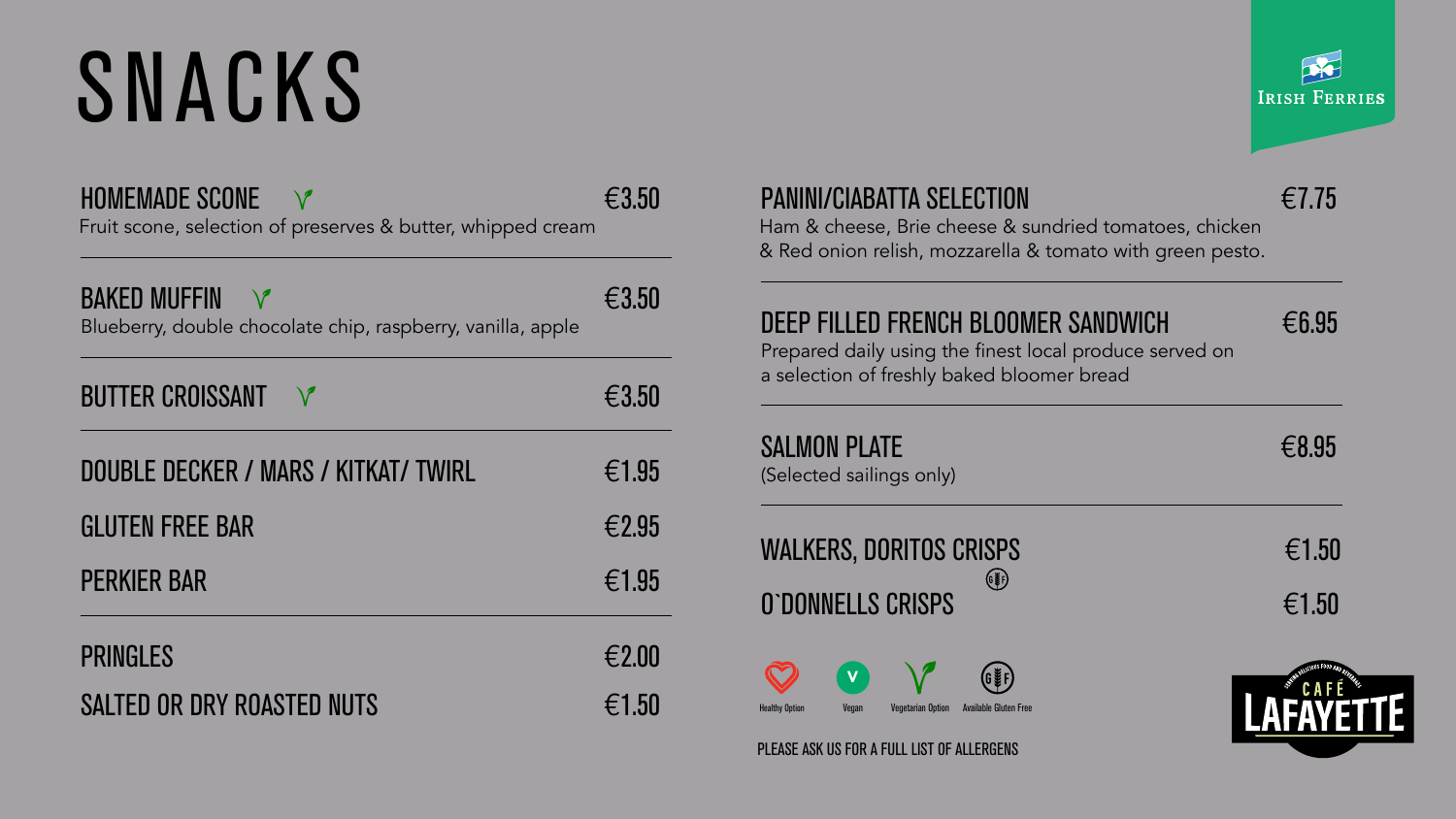SOUP OF THE DAY  $\vee$   $\heartsuit$   $\in$ 8.95 Artisan bread roll & Irish Butter

### TUNA NICOISE SALAD <sup>®</sup>

Pacific Ocean tuna chunks, baby potatoes, boiled hen's egg, baby spinach leaves, green beans, black olives, ripe tomatoes, red wine vinegar & caper dressing

### CLASSIC CAESAR SALAD  $\epsilon$  11.95

Crisp romaine lettuce, garlic croutons, Parmesan cheese, Caesar dressing.

Add grilled chicken breast / North Atlantic prawns / Crispy bacon for:

€3.50EA

Roasted beetroot, sweet potato, ripe avocado, pumpkin seeds, red onion, crushed garlic, fresh mint, balsamic vinaigrette



### GRILLED VEGETABLE TABBOULEH SALAD (V €11.95

### SUPERFOOD SALAD  $\odot \vee \vee$ V

Char-grilled aubergine, yellow & green courgette, red onion, diced cucumber, crushed pistachios, buck wheat barley, citrus honey dressing

### TRADITIONAL GREEK SALAD <del>®</del> ∨ 611.95

Feta cheese, mixed olives, sliced cucumber, red onion, ripe tomatoes, garden leaves, olive oil and fresh coriander dressing

### ITALIAN CHICKEN CIABATTA  $\epsilon$ 13.50

Grilled chicken breast, fresh mozzarella, sliced tomato, crisp lettuce, green pesto, thick cut chips, garden salad (Selected sailings only)

### RIB EYE STEAK SANDWICH  $\epsilon$  17.95

Caramelised red onions, Ballymaloe country relish, mustard mayonnaise, romaine lettuce, thick cut chips, garden salad (Selected sailings only)





# LIGHT BITES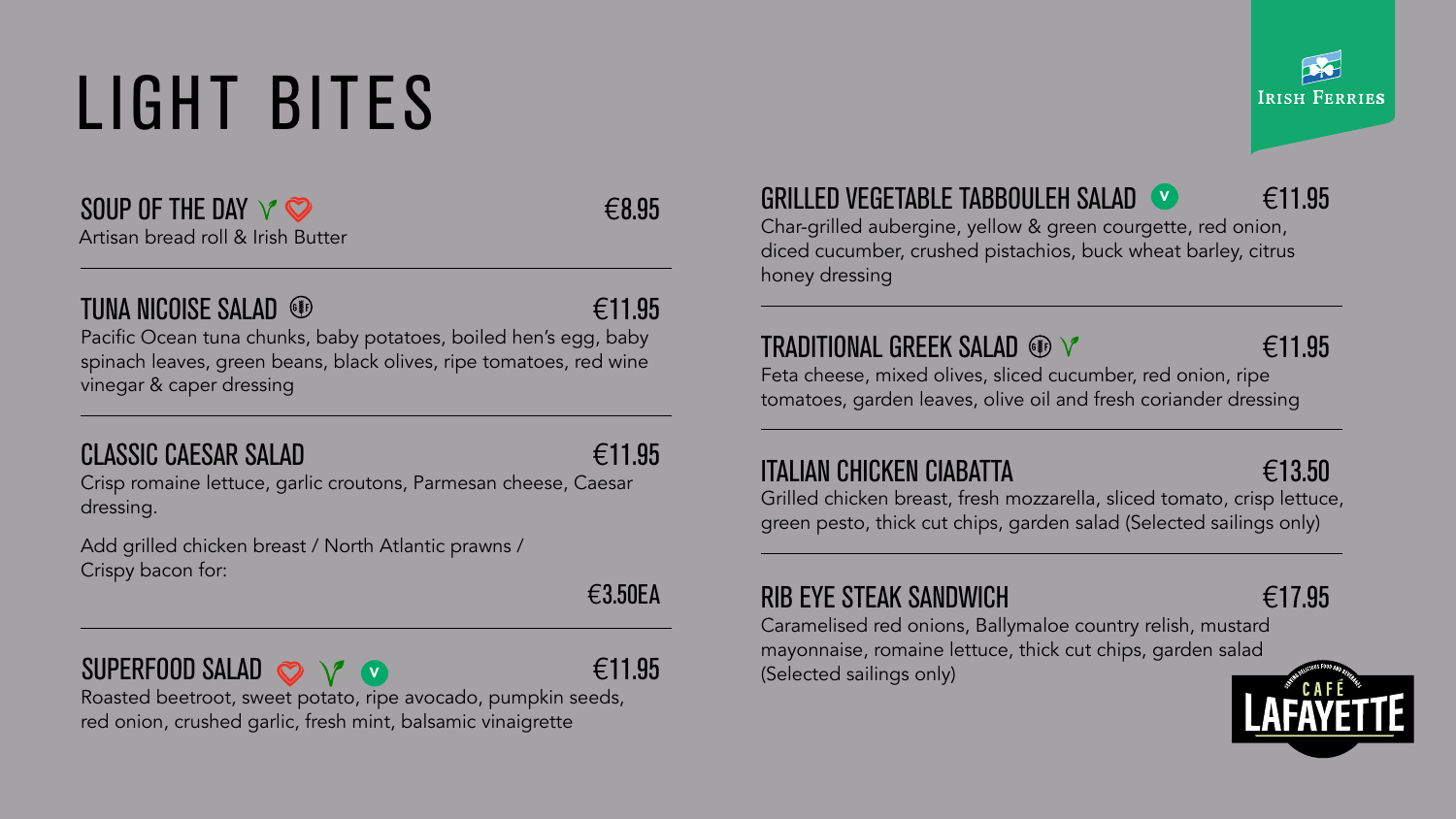### HEALTHY OPTION

Irish Ferries will donate 10 cent to the Irish Heart Foundation every time you choose to have a heart





### AVAILABLE GLUTEN FREE

Gluten free breads available on request. Please ask us for details





PLEASE ASK US FOR A FULL LIST OF ALLERGENS



Creamy tomato sauce, mozzarella cheese, torn basil, drizzled olive oil

### ADD TOPPINGS - €1.00 Each

Sweetcorn

Mixed olives

Jalapeno peppers

Red onion





Italian pepperoni Grilled chicken strips Smoked bacon Carved Limerick ham Pineapple chunks

# PIZZA

### STONE BASE ARTISAN 12" PIZZA €17.95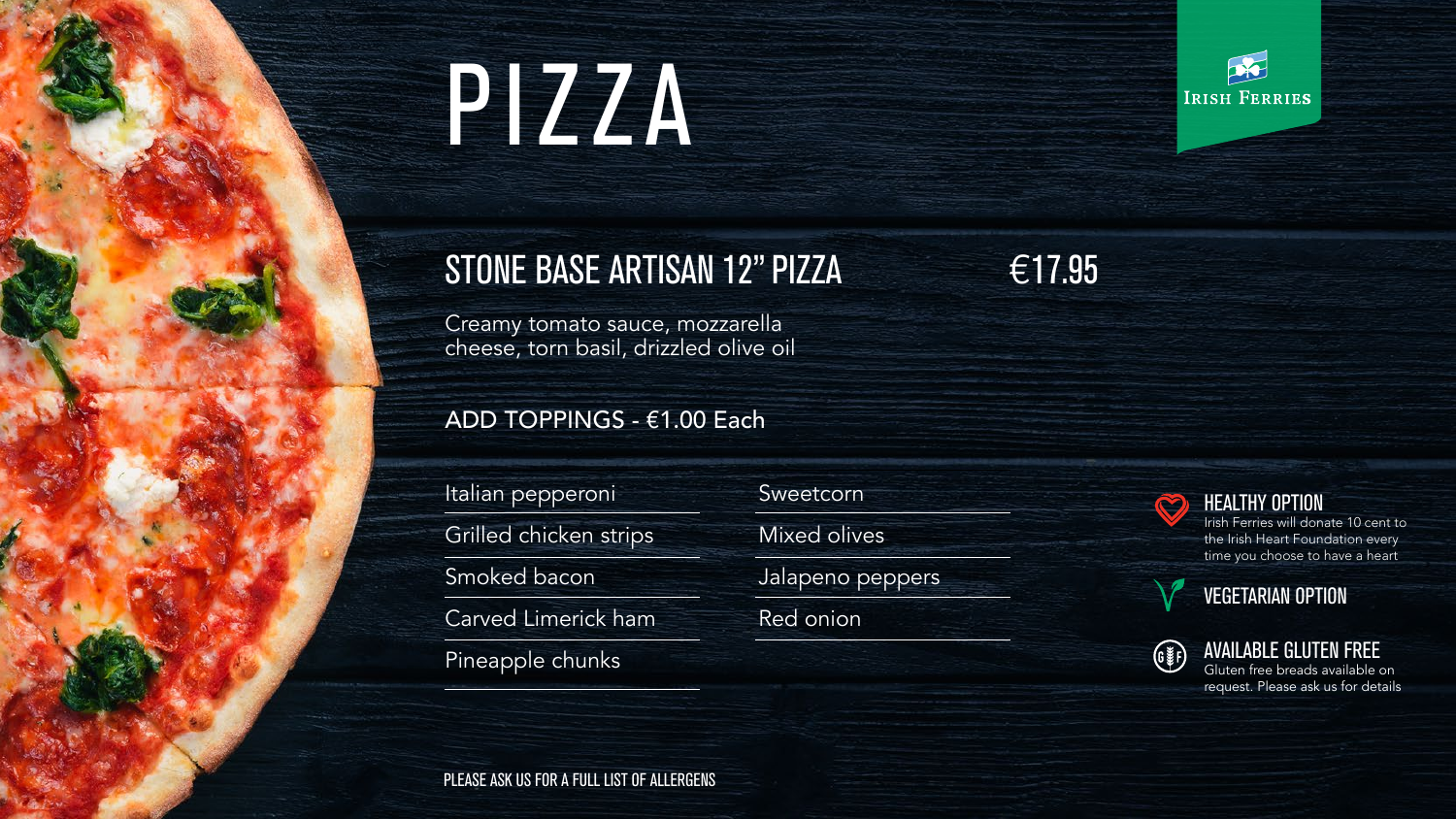| LARGE | <b>REGULAR</b> |
|-------|----------------|
| €2.95 | €2.50          |
|       | €2.95          |
|       | €2.95          |
|       | €1.95          |
|       | €2.95          |
|       | €4.25          |
|       |                |



### REGULAR

| Tropicana             | €2.95 |
|-----------------------|-------|
| Vit-Hit               | €3.95 |
| San Pellegrino 330 ml | €3.00 |
| Mixers 150ml          | €1.95 |
| Ribena 500ml          | €2.95 |
| <b>Radnor Juice</b>   | €2.25 |
| <b>Fever Tree</b>     | €3.00 |





## SOFT DRINKS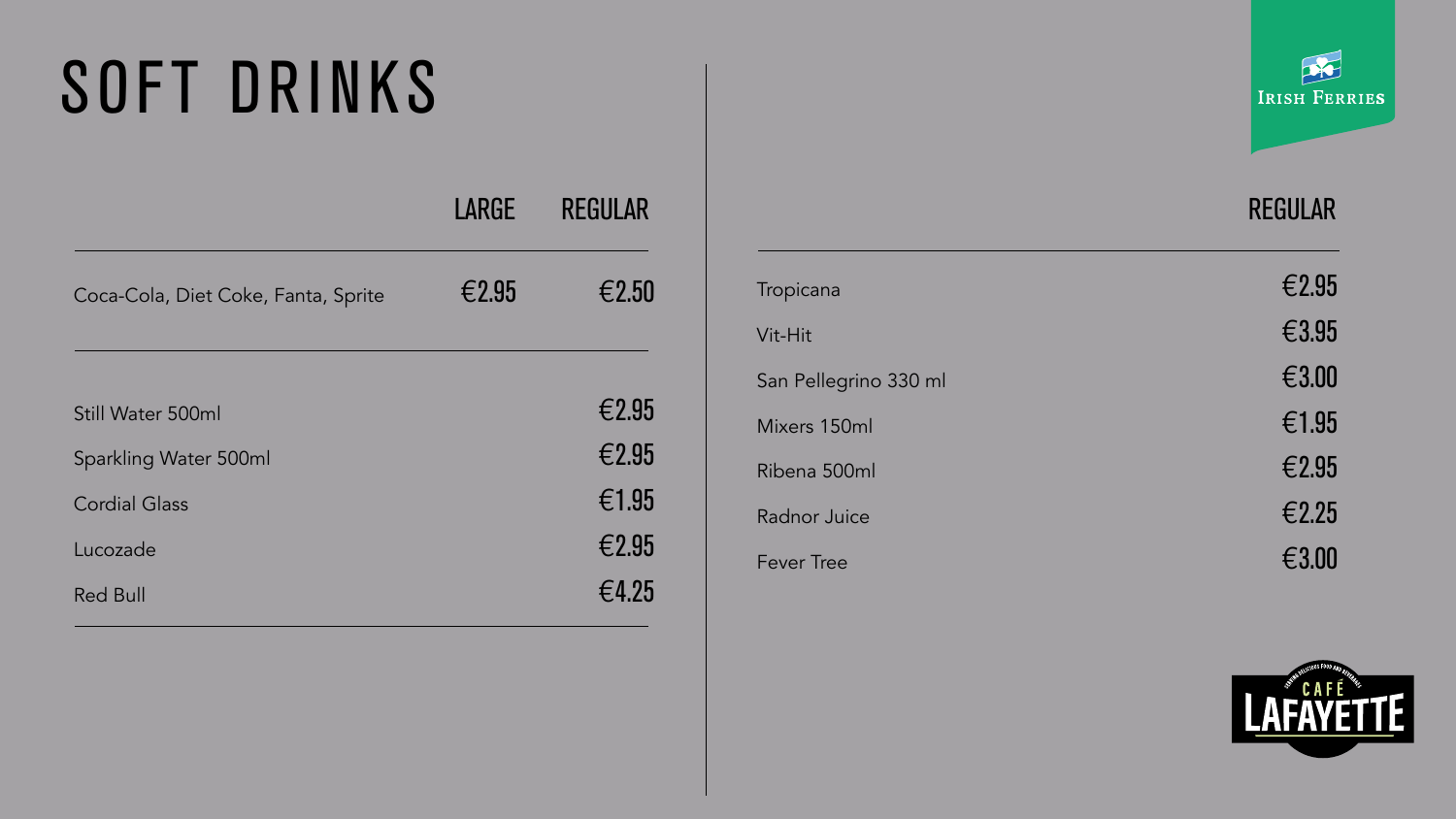## TEA & COFFEE

|                        | SML   | <b>REG</b> | LRG   |
|------------------------|-------|------------|-------|
| Americano              | €3.00 | €3.60      | €3.90 |
| Espresso               | €2.95 | €3.25      |       |
| Cappuccino/Latte       | €3.60 | €3.95      | €4.25 |
| <b>Flat White</b>      | €3.95 |            |       |
| Mocha                  | €3.95 | €4.50      | €4.65 |
| Macchiato              | €3.25 | €3.50      |       |
| <b>Hot Chocolate</b>   | €3.60 | €3.95      | €4.25 |
| Teas                   | €3.00 | € $3.25$   | €3.50 |
| <b>Speciality Teas</b> |       | €3.50      |       |
| Syrup Shot             | €0.90 |            |       |



### COFFEE / TEA DEALS

€5.95 Regular Coffee with selection of Muffin, Scone or Croissant

€11.50 Small Coffee with Sandwich & Muffin





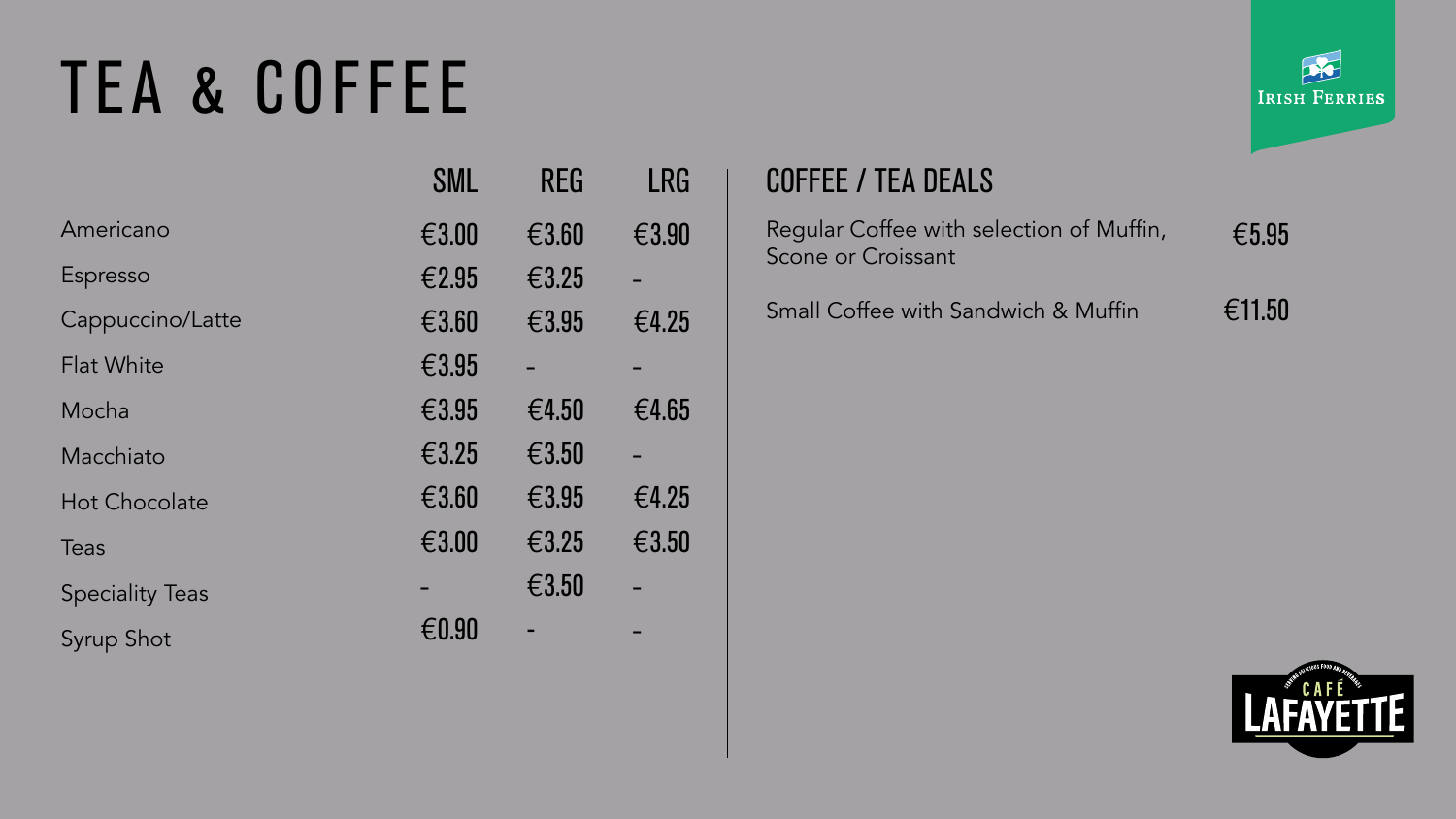Desperados, Heineken, Sol

### BOTTLE CIDER 500ML

Bulmers  $\epsilon$ 6.50

Guinness  $\epsilon$ 2.95 /  $\epsilon$ 5.75 Heineken, Coors Light, Birra Moretti, Orchard Thieves 63.75 / 66.25

DRAUGHT 1/2 PINT / PINT

## WINE & LIQUEUR COFFEES



### WINE

| Merlot 187ml              | $\epsilon$ 6.50 |
|---------------------------|-----------------|
| Chardonnay 187ml          | $\epsilon$ 6.50 |
| Sparkling wine Rose/White | $\epsilon$ 6.75 |

### LIQUEUR COFFEE  $\epsilon_{6.50}$

Irish Coffee, Baileys Coffee, French Coffee

LAFAYETTE





## BEER & CIDER BOTTLE & DRAUGHT

### BOTTLE BEER 330ML  $66.25$